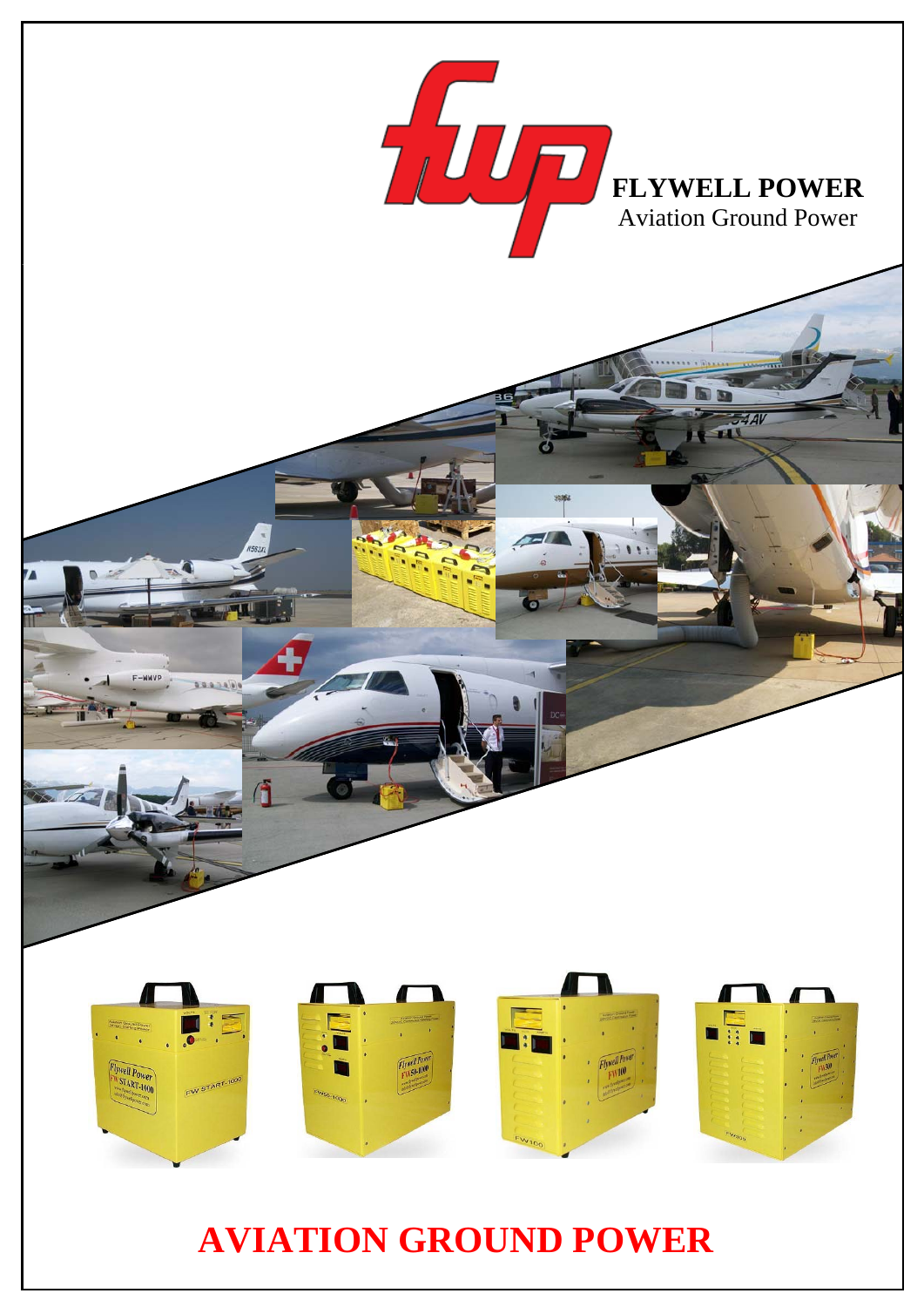

 **About Us** 



**FLYWELL POWER UK LTD** is a manufacture and distributor of ground power units for aviation. Our unique range of 28V GPUs has been developed using the latest in aerospace technology to provide high quality continuous DC power for avionics work as well as for starting the aircraft. We also supply 400Hz frequency converters.

Our key personnel have many years experience both in Production of ground power units and in providing ground Power support to the International Air Shows, including Farnborough, Paris, Singapore, Dubai, Hong Kong and Moscow. Among our clients are the world leading business Aircraft manufacturers: Bombardier, Cessna, Dassault, Embraer and Gulfstream.

Flywell Power UK Ltd. is a company within the Flywell Group (www.flywell.com), which has been established in 1993 and been operating worldwide. Our manufacturing site is in Bristol, UK and offices are in London, UK and New Delhi and Pune, India.

#### **PORTABLE BATTERY STARTER UNITS**

The Flywell Power Starter series of portable battery starter units, several of which are hand portable, designed for starting of aircraft in the field or in remote locations. The Flywell Power technology allows to achieve a very high power to weight ratio, which makes Flywell Power portable packs some of the most powerful Portable Power Packs available worldwide.

With models outputting voltages ranging from 12 Volt to 28 Volt, Peak Amps of up to 6000 A, Flywell Power has a portable Starter unit for almost every prospect. For instance, typical aircraft for starting with our smallest FW START-1000 unit are Robinson R 44, Augusta Westland A109, Bell 47, Cessna 414, Eurocopter AS 355, Sikorsky 262C to name a few. We also have experience in starting a very specific aircraft. For example, some models of Russian helicopter Mil 8 need two independent 28 VDC outputs to start; we have successfully built a model that starts Mil 8 extremely well.

The power packs are "all weather" units and being modular, can be used in single or dual format. They can be stored in any orientation, even inverted. Batteries used are cleared nonhazardous cargo for carriage in the aircraft. They are able to operate in the extremes of temperature and are maintenance free

### **CONTINUOUS DC POWER SUPPLIES**

The Flywell Power Continuous series supplies continuous DC power for avionics work, shop maintenance, diagnostics, training or demonstrations. These modern portable units are extremely light-weight (Model FW 50, for example, is only 7.5 Kg) very compact and can be easily and safely transported in the aircraft. Ultimately, they are very convenient in use and give the operator a lot of flexibility. They can be supplied as 50, 100, 200, or 300 Amp units, from 12 to 28 VDC.

### **COMBINATION UNITS: CONTINUOUS DC POWER SUPPLY + STARTER**

This unique range of 28 Volt portable GPUs has been developed to provide continuous DC power for avionics work, shop maintenance, diagnostics, training or demonstrations and can be used for aircraft starting. They have one of the best power-to-weight ratios on the market.

### **FREQUENCY CONVERTERS**

The Flywell Power 400 Hz Frequency Converters provide the most cost-effective and flexible way of generating 400 Hz allweather ground power. These units are commonly supplied as 115/200 Volts, 400 Hz continuous AC power supplies with ratings from 5 kVA to 120 kVA. Most of these units can be configured to operate from almost any Single or Three Phase supply.

### **GUARANTEE**

We make every effort to provide our customers with high quality technically advanced products. All Flywell Power customers can expect in-depth technical support, operational advice, together with worldwide after-sales support and service. All our products come with the one-year Warranty, and we guarantee that in an unlikely event of a product fault, the product will be replaced immediately from any Flywell Power service centre in the world.

### **PRODUCT DESIGN FOR CUSTOMER SPECIFCATIONS**

Being a true manufacture, Flywell Power can design and Manufacture products to the customer's exact specifications.

### **FLYWELL POWER UK LTD**

Please visit us online: www.flywellpower.com, give us a call or write to us at info@flywellpower.com

Our team is always happy to assist you with any enquiries, making an order, or if you are interested in becoming one of our distributors.

Web : http://www.flywellpower.com Email : info@flywellpower.com

Landline: +9714-7017012 Mobile: +97155-9922304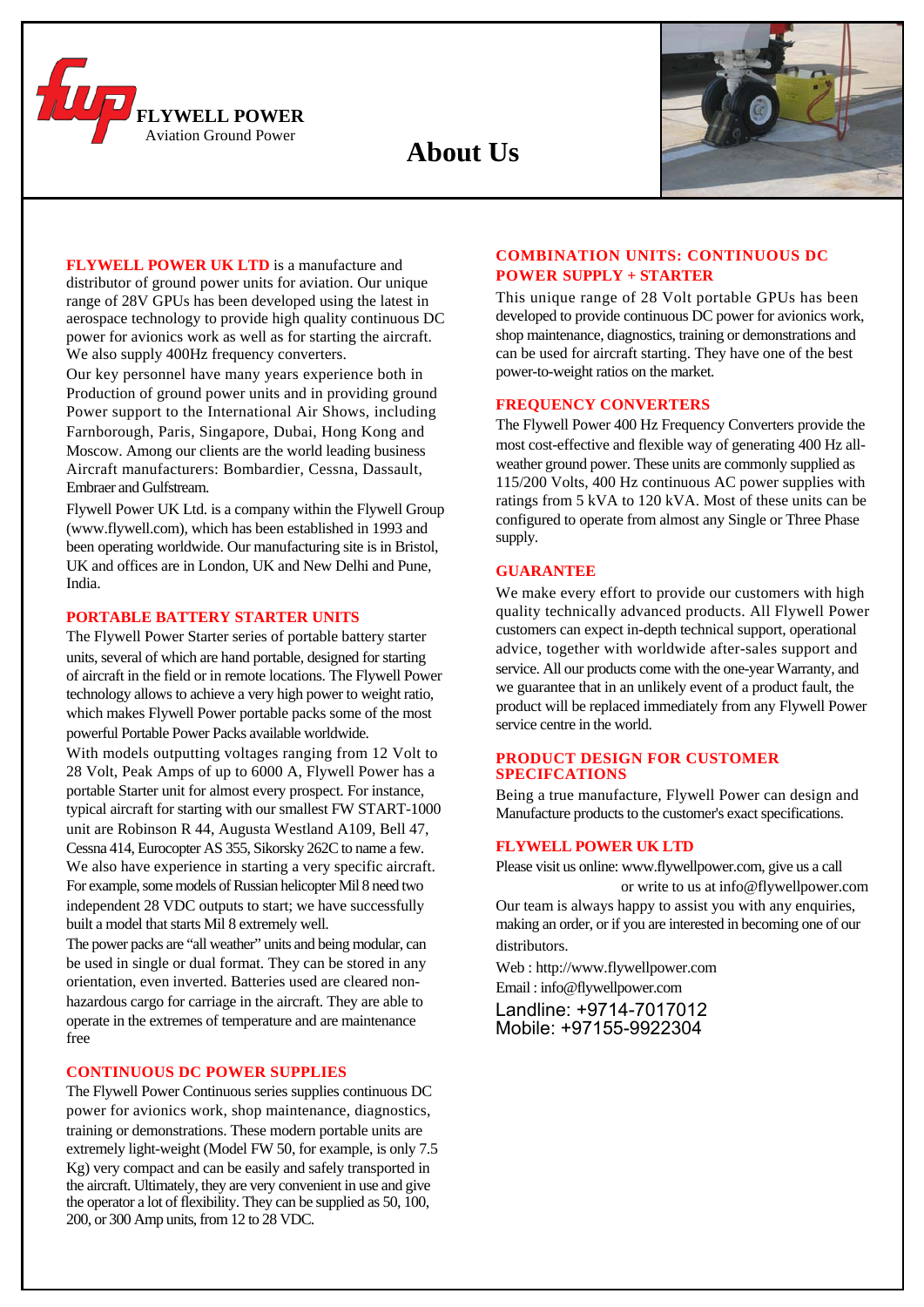

# **Hand Portable Starters**



This unique range of 24 Volt portable GPUs has been developed to provide DC power for aircraft starting. The units are characterised by one of the best power-to- weight ratios on the market.

### **Features**

- FW START-1000 : Fitted with two high discharge batteries giving current of 1000 A for 30 Second (2400 A peak)
- FW START-2000 : Four high discharge batteries giving current of 2000 A for 30 Second (4800 A peak)
- The batteries will automatically recharge within 8 hours of mains power being applied
- Two independent 3-stage 5 Amp/hr chargers
- Digital voltmeter indicates voltage of the batteries on a press of push button
- LED indicates the charging stage of the batteries, RED (fast charge), ORANGE (constant current charge), and GREEN (trickle charge) when mains input is applied
- Supplied with Three meter heavy-duty DC output cable and rubber Aircraft plug, AC input cord and workshop manual

## **Options**

- Can be supplied with longer heavy-duty DC output cable and rubber Aircraft plug
- Can be connected in parallel with other FW GPUs to increase current output or to be used for starting aircraft

| Aviation Ground Power<br>28VDC Starting Power<br>٥<br>$\bullet$<br>Ĝ.                | VOLTE<br>ħ<br>ø |
|--------------------------------------------------------------------------------------|-----------------|
| Flywell Power<br><b>FW START-1000</b><br>www.flywellpower.com<br>hte of a clever com | FW START-1000   |
|                                                                                      |                 |

| <b>Technical Data</b>                            | <b>FW 24START-1000</b><br><b>FW 24START-2000</b>                                                                                       |                                   |  |
|--------------------------------------------------|----------------------------------------------------------------------------------------------------------------------------------------|-----------------------------------|--|
| <b>Input Voltage</b>                             | 90 VAC to 264 VAC                                                                                                                      |                                   |  |
| <b>Input Voltage Frequency</b>                   | 40Hz to 70Hz                                                                                                                           |                                   |  |
| <b>Output Voltage</b>                            | 25.8 VDC                                                                                                                               |                                   |  |
| <b>Battery Charging Current</b>                  | 3 stage charger 5 Amp/Hr                                                                                                               |                                   |  |
| <b>Output Peak Current</b>                       | 1000A for 30 Seconds (2400A peak)                                                                                                      | 1000A for 30 Seconds (4800A peak) |  |
| Efficiency                                       | 90%                                                                                                                                    |                                   |  |
| Overall Dimensions in mm $(L \times H \times W)$ | $290 \times 320 \times 300$                                                                                                            | $440 \times 320 \times 300$       |  |
| <b>Operating Temperature</b>                     | -40 $^{\circ}$ C to +70 $^{\circ}$ C                                                                                                   |                                   |  |
| Weight, not more than                            | $30$ Kg                                                                                                                                | 58 Kg                             |  |
| <b>Weather Resistance</b>                        | <b>IP 54</b>                                                                                                                           |                                   |  |
| Safety Standards (Charger)                       | UL60950-1, CSA22.2, TUV EN60950-1                                                                                                      |                                   |  |
| <b>EMC</b> Standards (Charger)                   | EN55014-1, EN61000-3-2,3, EN61000-4-2,3,4,5,6,11                                                                                       |                                   |  |
| <b>Battery Standards</b>                         | BS6290, IEC60896-21, SR - 4228, UL Standard 1989, NEBS Certified                                                                       |                                   |  |
| <b>Transportation Standards</b>                  | Approved as non-hazardous cargo for ground, sea and air transportation<br>US DOT Regulation 49 and ICAO & IATA Packing Instruction 806 |                                   |  |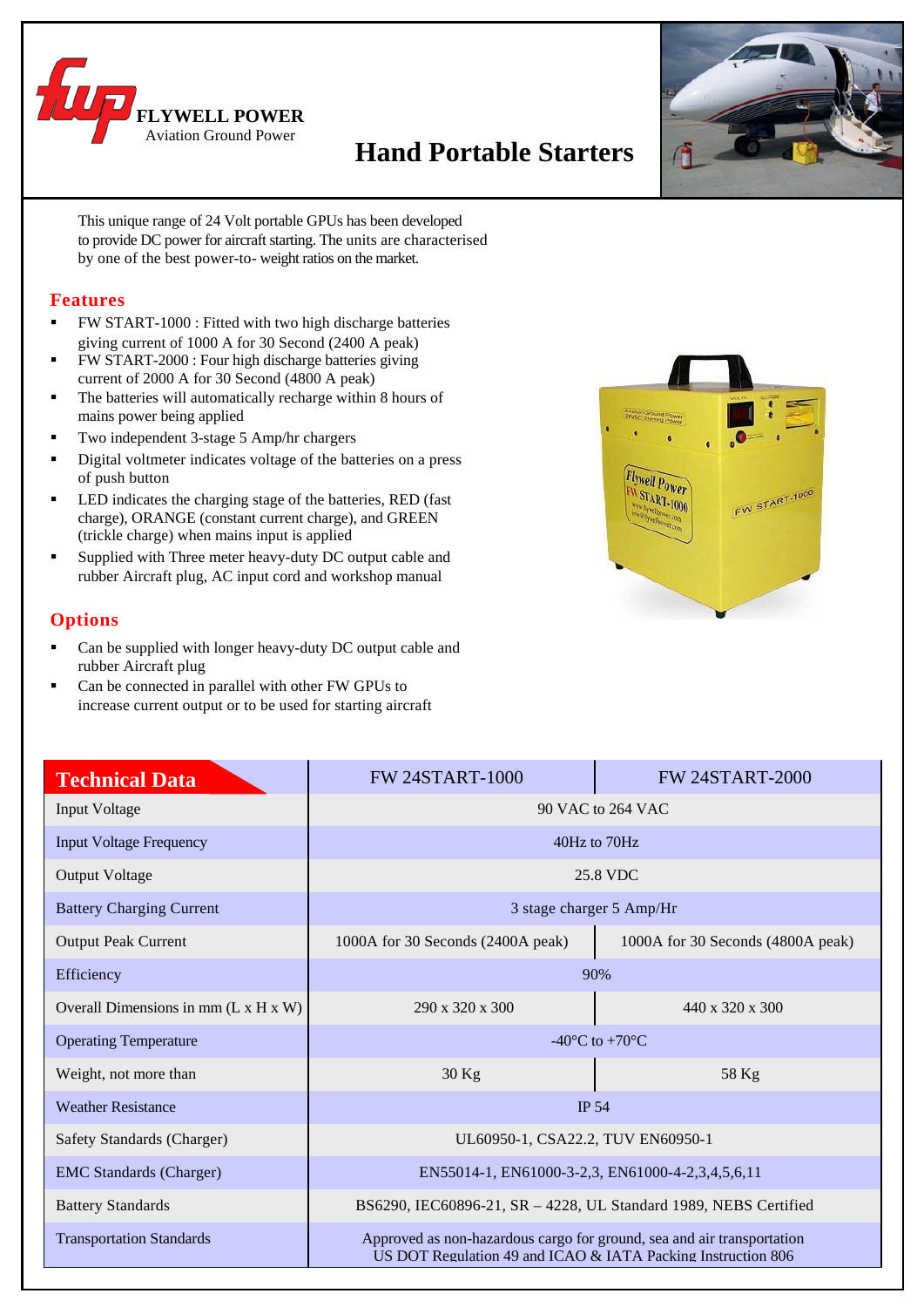

## **Continuous Power Supplies**



 This unique range of 28 Volt portable GPUs has been developed to provide continuous DC power for avionics work, shop maintenance, diagnostics, training or demonstrations. It has one of the best power to-weight ratios on the market.

## **Features**

- For ease of service and maximum redundancy, these units are fitted with independent 53 Amp advanced Switch Mode Power Supplies, the number of which depends on the model
- Digital Voltmeter indicates output voltage
- Digital Ammeter indicates output current
- Output "ON" green LED indicate individual Power Supply
- Protection against overload (constant current limiting, unit will shut down output after 5 second, re-power on to recover)
- Protected against over voltage (set at 31 V, unit will shut down output, re-power on to recover)
- Protected against over temperature (95 C detect on heat sink of power transistor, unit will shut down output, recovers automatically after temperature goes down)
- Cooling by a number of independent high-power cooling fans
- Supplied with 3 meter heavy-duty DC output cable and rubber Aircraft plug, AC input cord and workshop manual

## **Options**

- Can be supplied with longer heavy-duty DC output cable and rubber Aircraft plug
- Can be connected in parallel with other FW GPUs to increase current output or to be used for starting aircraft



| <b>Technical Data</b>                                             | <b>FW 50</b>                                                                                                              | <b>FW 100</b>               | <b>FW 200</b>      | <b>FW 300</b>      |
|-------------------------------------------------------------------|---------------------------------------------------------------------------------------------------------------------------|-----------------------------|--------------------|--------------------|
| Input Voltage                                                     | 90 VAC to 264 VAC<br>90 VAC to 264 VAC<br>220VAC to 460 VAC<br>1 phase (8A)<br>3 phase (16A per phase)<br>1 phase $(16A)$ |                             |                    |                    |
| <b>Input Voltage Frequency</b>                                    | 40Hz to 70Hz                                                                                                              |                             |                    |                    |
| <b>Output Voltage</b>                                             | 28.2 VDC                                                                                                                  |                             |                    |                    |
| <b>Output Current Continuous</b>                                  | 53A                                                                                                                       | 106A                        | 212A               | 318A               |
| <b>Output Current Peak</b>                                        | 71.5A for 5 seconds                                                                                                       | 143A for 5 seconds          | 286A for 5 seconds | 430A for 5 seconds |
| Efficiency                                                        | 90%                                                                                                                       |                             |                    |                    |
| Overall Dimensions in mm<br>Not more than $(L \times H \times W)$ | 420 x 200 x 160                                                                                                           | $420 \times 300 \times 160$ |                    | 420 x 400 x 320    |
| <b>Operating Temperature</b>                                      | -40 $\mathrm{^{\circ}C}$ to +70 $\mathrm{^{\circ}C}$                                                                      |                             |                    |                    |
| Weight, not more than                                             | 7.5 Kg                                                                                                                    | 11.5 Kg                     | $20.5$ Kg          | $26$ Kg            |
| <b>Weather Resistance</b>                                         | <b>IP 54</b>                                                                                                              |                             |                    |                    |
| Ripple & Noise (Max)                                              | $150$ mV p-p                                                                                                              |                             |                    |                    |
| <b>Load Regulation</b>                                            | $+/-$ 0.5%                                                                                                                |                             |                    |                    |
| Vibration                                                         | $10 \sim 500$ Hz, 2G 10 min / 1 cycle, 60 min, each along X, Y, Z axes                                                    |                             |                    |                    |
| <b>Safety Standards</b>                                           | UL60950-1, TUV EN60950-1 Approved                                                                                         |                             |                    |                    |
| <b>EMC</b> Standards                                              | Compliance to EN55022 (CISP 22), EN61000-3-2,-3                                                                           |                             |                    |                    |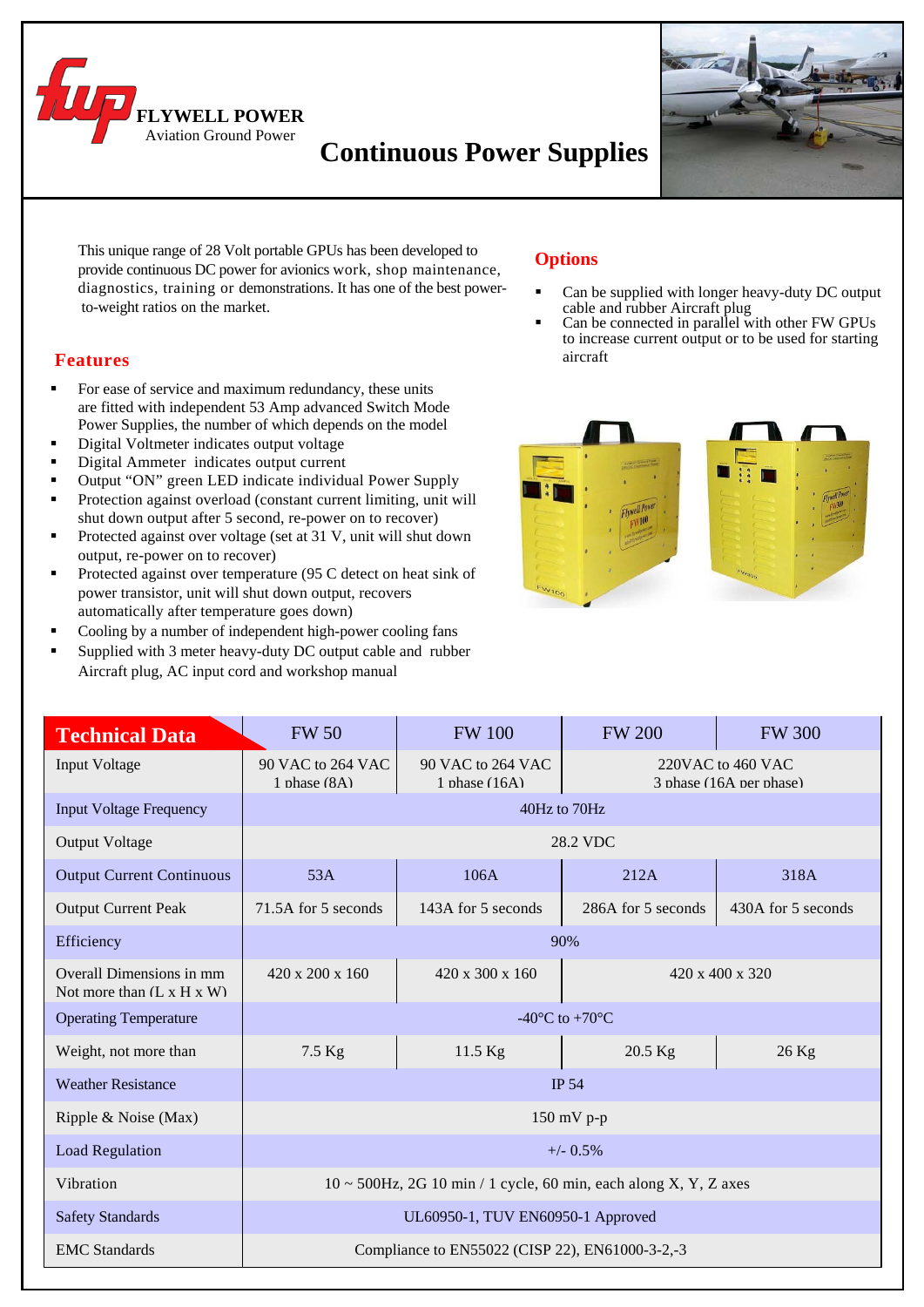**Combination Units: Starters + Continuous Power FINELL POWER** 



This unique range of 28 Volt portable GPUs has been developed to provide continuous DC power for avionics work, shop maintenance, diagnostics, training or demonstrations and can also be used for aircraft starting. It has one of the best power-to-weight ratios on the market.

### **Features**

- For ease of service and maximum redundancy, these units are fitted with independent 53 Amp advanced Switch Mode Power Supplies, the number of which depends on the model
- Fitted with two or four (depending on model) high discharge batteries giving peak current of 2400 Amps or 4800 Amps within 30 minutes of mains power being applied.

Aviation Ground Power

- Digital Voltmeter indicates voltage of continuous output when mains input is applied, and a push switch indicates the output voltage of the batteries.
- Digital Ammeter indicates output current of continuous power.
- Output "ON" green LED indicate individual Power Supply output.
- Protection against overload (constant current limiting, unit will shut down output after 5 second, re-power on to recover)
- Protected against over voltage (set at 31 V, unit will shut down output, re-power on to recover)
- Protected against over temperature (95 C detect on heat sink of power transistor, unit will shut down output, recovers automatically after temperature goes down)
- Cooling by a number of independent high-power cooling fans
- Supplied with 3 meter heavy-duty DC output cable and rubber Aircraft plug, AC input cord and workshop manual

## **Options**

- Can be supplied with longer heavy-duty DC output cable and rubber Aircraft plug
- Can be connected in parallel with other FW GPUs to increase current output or to be used for starting aircraft



| <b>Technical Data</b>                                             | FW50-1000                           | FW50-2000       | FW100-1000                                      | FW100-2000                                   | <b>FW200-1000</b>                            | FW200-2000      |
|-------------------------------------------------------------------|-------------------------------------|-----------------|-------------------------------------------------|----------------------------------------------|----------------------------------------------|-----------------|
| <b>Input Voltage</b>                                              | 90 VAC to 264 VAC<br>1 phase $(8A)$ |                 | 90 VAC to 264 VAC<br>1 phase $(16A)$            |                                              | 220VAC to 460 VAC<br>3 phase (16A per phase) |                 |
| <b>Input Voltage Frequency</b>                                    |                                     |                 |                                                 | 40Hz to 70Hz                                 |                                              |                 |
| <b>Output Voltage</b>                                             |                                     |                 |                                                 | 28.2 VDC                                     |                                              |                 |
| <b>Output Current Continuous</b>                                  | 53A                                 |                 | 106A                                            |                                              | 212A                                         |                 |
| <b>Output Current Peak</b>                                        | 2400A                               | 4800A           | 2400A                                           | 4800A                                        | 2400A                                        | 4800A           |
| Efficiency                                                        |                                     |                 |                                                 | 90%                                          |                                              |                 |
| Overall Dimensions in mm<br>Not more than $(L \times H \times W)$ |                                     | 420 x 360 x 230 |                                                 | 420 x 400 x 320                              |                                              | 420 x 500 x 320 |
| <b>Operating Temperature</b>                                      |                                     |                 |                                                 | -40 $\rm{^{\circ}C}$ to +70 $\rm{^{\circ}C}$ |                                              |                 |
| Weight, not more than                                             | 35.5 Kg                             | 61 Kg           | 40.5 Kg                                         | 66 Kg                                        | 48 Kg                                        | 73.5 Kg         |
| <b>Weather Resistance</b>                                         |                                     |                 |                                                 | <b>IP 54</b>                                 |                                              |                 |
| <b>EMC</b> Standards                                              |                                     |                 | Compliance to EN55022 (CISP 22), EN61000-3-2,-3 |                                              |                                              |                 |
| <b>Safety Standards</b>                                           |                                     |                 | UL60950-1, TUV EN60950-1 Approved               |                                              |                                              |                 |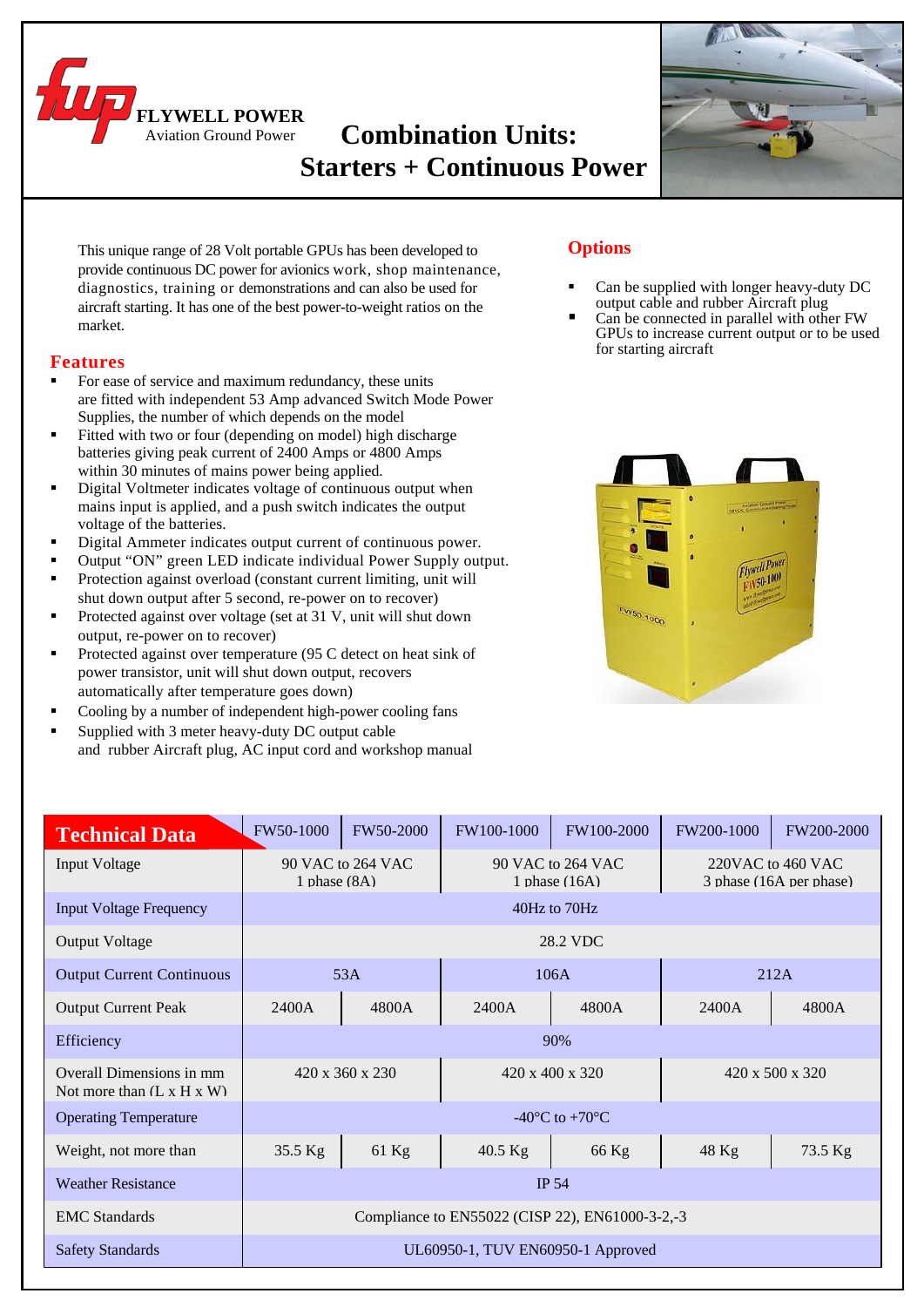

# **Frequency Converters**



This unique range of 400 Hz Frequency Converters provides the most cost-effective and flexible way of generating 400 Hz all-weather ground power for all military and civilian aircraft. By using the most advanced electronic design, FW 400 Hz models offer a remarkably compact, quiet and robust converter, able to operate reliably even in the most arduous conditions, from the heat of the desert to the rain of the tropics and the snow of Siberia.

### **Features**

- Very simple operation
- Ultra compact and light weight
- Integral cable rack
- Supplied in high quality cabinet made entirely of stainless steel.
- The immense strength and corrosion resistance of this material ensures a long product life
- Unit mounted on four-wheels that can be easily manoeuvred with personnel or towed by a vehicle
- Digital Voltmeter indicates voltage of output power, selector switch to select each phase in turn
- Digital Ammeter indicates current of output power, selector switch to select each phase in turn
- All models have Aircraft Interlock fitted, which can manually be selected to override
- Supplied with 10 meter heavy-duty AC output cable and rubber Aircraft plug, 10 meter AC input cord and workshop manual.
- Very simple operation supplied on three-wheel trailer with pneumatic tyre and tow-bar

## **Options**

Can be supplied with two outputs.



| <b>Technical Data</b>                         | 400 Hz Frequency Converter                                              |
|-----------------------------------------------|-------------------------------------------------------------------------|
| <b>Input Voltage</b>                          | 220VAC to 460VAC                                                        |
| <b>Input Voltage Frequency</b>                | 50Hz or 60Hz                                                            |
| <b>Input Current Harmonics</b>                | IEC1000-3-4                                                             |
| <b>Input Power Factor</b>                     | > 0.98                                                                  |
| Rectifier Inrush                              | 10 second, max current $\langle$ In x 1.2                               |
| <b>Input Protection</b>                       | <b>Circuit Breaker</b>                                                  |
| <b>Output Voltage</b>                         | 115/200V or 120/208V, 3 phase + N                                       |
| <b>Output Frequency</b>                       | 400Hz +/- $0.1\%$                                                       |
| <b>Output Power</b>                           | 20KVA to 120KVA                                                         |
| Permissible Overload                          | 120% @ 60 sec, 150% @ 15 sec, 200% @ 2 sec                              |
| Output Over / Under Voltage Cut-out           | 130V L-N on any phase (Over Volts), 110V L-N on any phase (Under Volts) |
| Thermal Overload                              | Thermal sensors located in rectifier, inverter and output transformer   |
| Overall Dimensions, not more than (L x H x W) | 960mm x 940mm x 670mm                                                   |
| <b>Operating Temperature</b>                  | -40 $\rm{^{\circ}C}$ to +50 $\rm{^{\circ}C}$                            |
| Weight                                        | 180Kg to 390Kg                                                          |
| <b>Weather Resistance</b>                     | <b>IP54</b>                                                             |
|                                               |                                                                         |